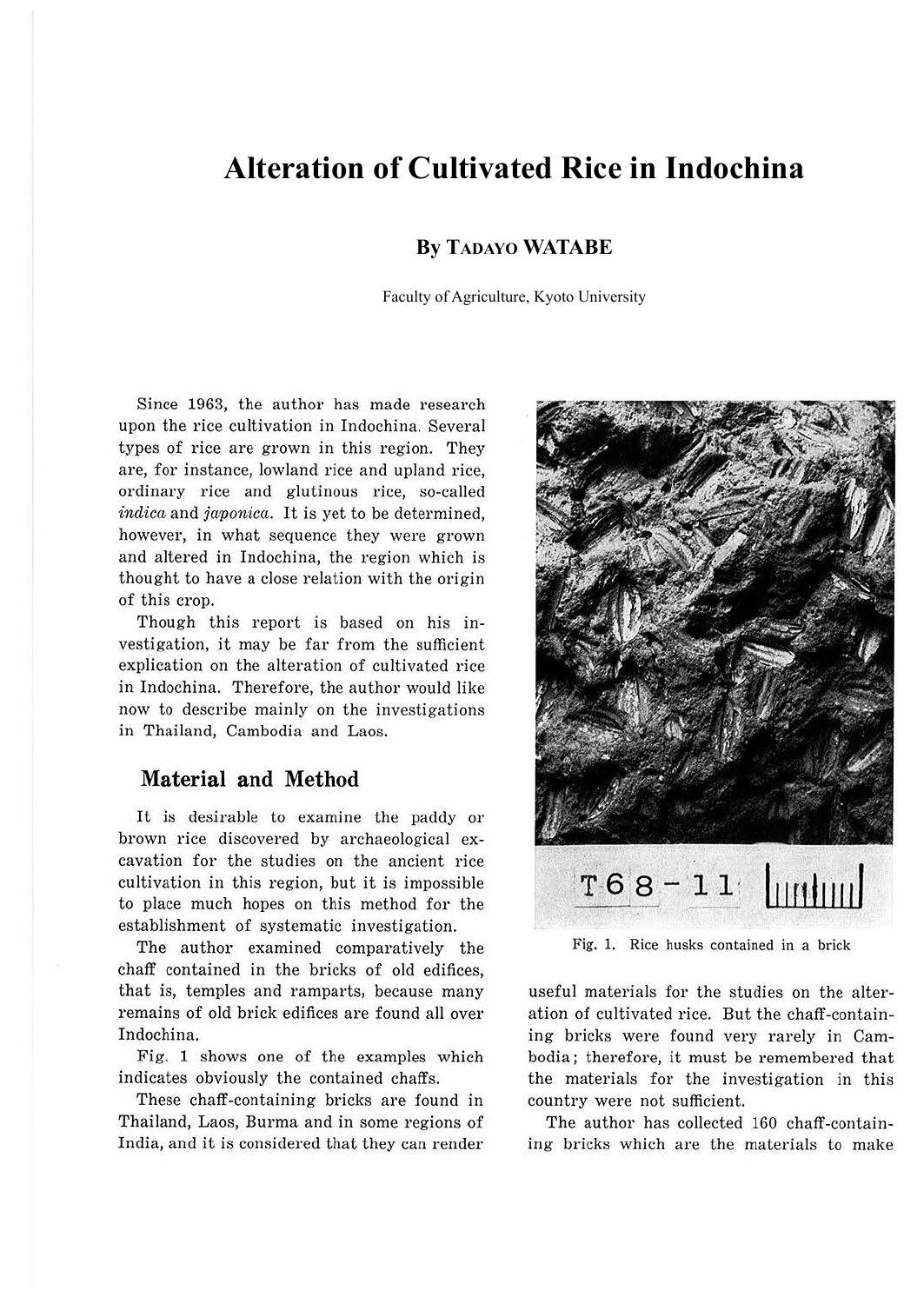known the alteration of cultivated rice extending over 1,500 years from sixth century A.D. to the 19th.

Some of the chaffs were found with nearly perfect shape. These chaffs from 10 to 50 in number were picked out from one brick and the length and width of each chaff were measured, and according to the results, these grains were classified into three groups, that is, round type  $(R)$ , large type  $(L)$  and slender type (S).

The kind of rice plant which produced these grains was discussed considering the habitats of the regions where the grains of each type were distributed.

## **Distribution** of **grain types in every place**

The term during 1,500 years after sixth century A.D. can be divided roughly into the following four periods for the convenience of description: 1) the period from the sixth to the 11th century, 2) from the 11th to the 15th, 3) from the 15th to the 18th, and 4) the period after the 18th century. Table 1 shows the major type of grain in each period.

| Table 1. Distribution of grain types in |  |  |  |  |  |
|-----------------------------------------|--|--|--|--|--|
| various periods                         |  |  |  |  |  |

| A. D.     | Laos          | Thailand |         |                |          |
|-----------|---------------|----------|---------|----------------|----------|
|           |               | North    | Central | North-<br>east | Cambodia |
| $6 - 11$  | R, L          | R        | R, L    | S, L, R        | S        |
| $11 - 15$ | R.L           | R.L      | R, S    | L, S           | s        |
| $15 - 18$ | R.L           | R, S     | S, R    | S, R, L        |          |
| $18-$     | $\frac{1}{2}$ | R        | S       | S, R, L        |          |

L: large type

R: round type

S: slender type

The period from the sixth to the 11th century was called Dvaravati in Thailand and this corresponds to the period of the establishment of Angkor in Cambodia.

The R type is the majority of this period in Thailand and the L type succeeds to it. The S type is slightly found in north-east Thailand, the neighboring districts to Cambodia. On the contrary, the bricks discovered in Cambodia usually did not contain any grain but if contained, it was the grain of the S type.

From the 11th to the 15th century, the R type always distributed dominantly all over Thailand and Laos and the L type followed it.

The S type which had not been recognized in these districts appeared in the Menam Valley of central Thailand. This is a noteworthy change of this period.

From the 15th to the 18th century, the distribution of the S type developed and spread rapidly from the Menam Valley and attained almost to the same extent as that of the R type. On the other hand, the distribution of the L type decreased continuously since the former period and disappeared in central Thailand.

After the 18th century, the S type increased exclusively and distributed dominantly in central Thailand.

And the R and L types were found only in north and north east Thailand.

It is indeed an interesting fact in the alteration of cultivated rice in Indochina that such a change occurred in the 18th century.

# **Process of alteration of cultivated rice**

What kind of cultivated rice are the three types of grain described above? This is the next problem. The author wishes to solve it with some presumption as follows:

The distribution of the L type was limited in the northern mountainous region of Thailand, in the environs of Kanjana Buri which is located on a border district of Burma, in Khorat Plateau and in the northern part of Laos. It may be presumed from these facts that the L type must be upland rice.

As for the investigation of the varieties of the R type rice, it is necessary to pay attention to the existence of the "Glutinous Rice Zone" which covered the areas of all Laos, the northern and north-eastern part of Thailand, the north-eastern area of Burma and some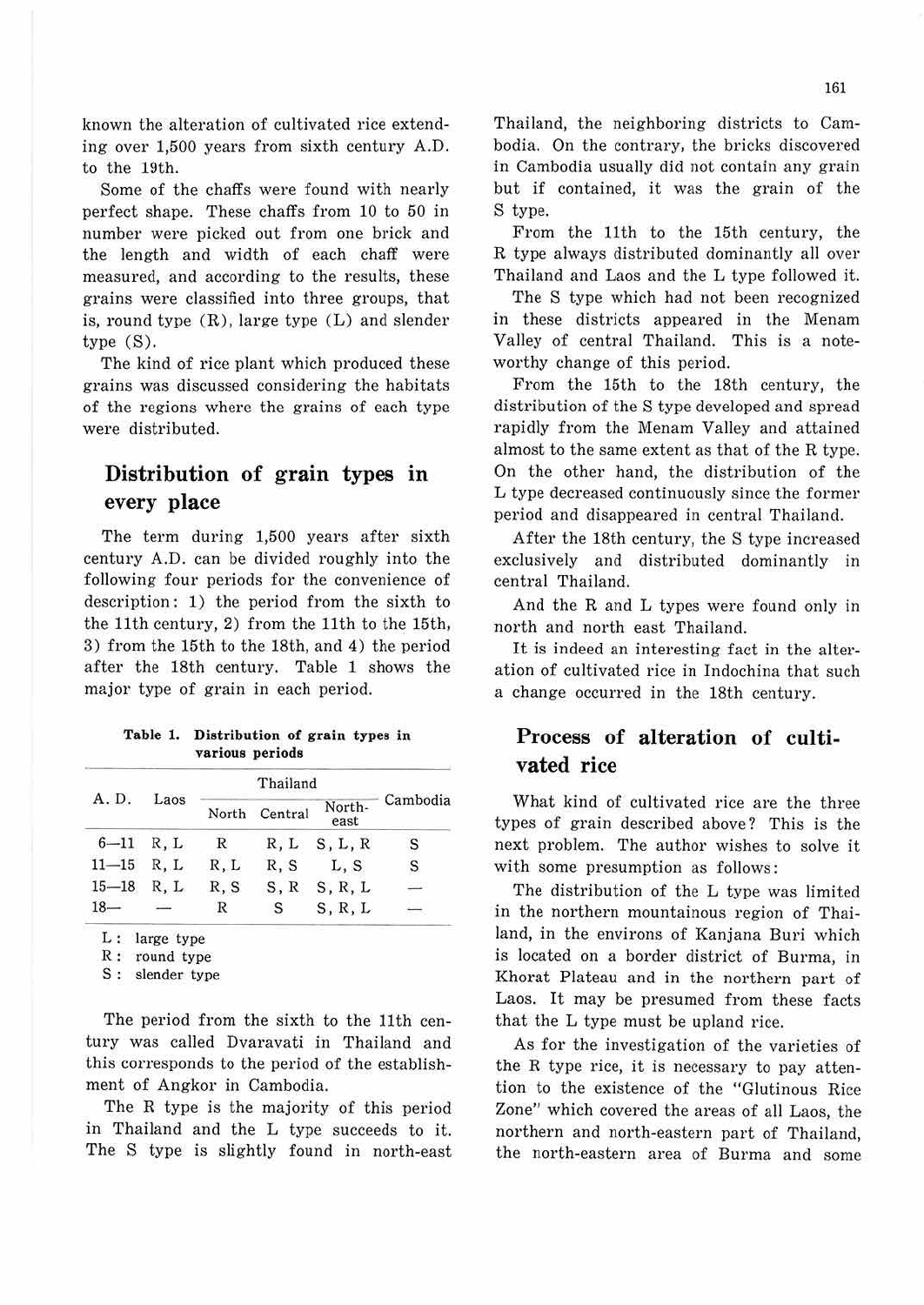regions of Yunnan.

In the 19th century, the R type rice was distributed mainly in this zone. Consequently, it is presumed that the rice of the R type belongs to the glutinous rice. Furthermore it is also presumed that this type of rice is one of the lowland rice which had been cultivated in plain fields because the major distribution of this type had been found since early times in the areas of sufficient water supply, that is, the Ping, Yom Valley of north Thailand and the lower reaches of the Mun, Song Khram of north-eastern Thailand.

The rice of L and R types may be concluded from their grain types as aus or *japonica* like variety. The rice of these types was distributed in the region along the Mekong and tributaries from Yunnan to the South China Sea or to the Gulf of Siam. The author wishes to call it tentatively the rice of the "Mekong descent group."

The upland rice of the L type seems to have been cultivated in Indochina for a longer time than the lowland rice of the R type.

The S type rice was gradually distributed and spread over Indochina during past 1,500 years. Before the 11th century, the distribution of this type was limited in north-eastern Thailand but it increased to the extent as much as that of the R type in the period from the 15th to the 18th century in central Thailand and after the 18th century it was distributed as the perfect dominant type of this area.

The rice of this type was scarcely found in the "Glutinous Rice Zone." This means that the rice of the S type is non-glutinous lowland rice. And the shape of the grain of the S type suggests that this rice is similar to what is called aman of *indica*. The latter is regarded as a group of rice of which distribution covers the area from the delta plains of Indochina to the Indian continent passing through Burma and Bangladesh.

Therefore, the author wishes to call it tentatively the rice of the "Bengal descent group." This is the rice cultivated since a long time ago in Cambodia but not in Thailand. The S type rice was propagated in Thailand far later than that of the L or R type.

#### **Conclusion**

The alteration of cultivated rice in Thailand can be briefly described as follows; L type  $\rightarrow$  R type  $\rightarrow$  S type.

In other words, the cultivated rice in Thailand seems to be altered from upland rice to glutinous lowland rice and subsequently to non-glutinous lowland rice. But this alteration did not succeed the non-glutinous lowland rice in north and north-eastern Thailand and also in Laos.

Non-glutinous lowland rice of the "Bengal descent group" was cutlivated in Cambodia since a long time ago. This is the different point of the alteration of cultivated rice between Cambodia and Thailand or Laos though they are countries of Indochina.

Although it is impossible to describe completely the alteration of rice cultivated all over the Indochina Peninsula only in terms of some facts of the past 1,500 years in these countries, it may be possible to describe with some accuracy the general trend of cultivated rice alteration in this area.

The author was much interested that Indochina's ancient cultivated rice belongs to the "Mekong descent group" and the present one to the "Bengal descent group" which bas been distributed recently in this region.

This fact may offer an important suggestion on the investigation of the origin and the way of propagation of cultivated rice which are not yet well known. These problems should be studied in the future in cooperation with anthropology and history.

#### **References**

- 1) Watabe, T.: Glutinous rice in northern Thailand, Yokendo, Tokyo. (1967).
- 2) Watabe, T. & Akihara, T.: Morphology of rice grains recovered from ruins in Thailand. Tonan Ajia Kenkyu, **6**, 331-334 (1968).